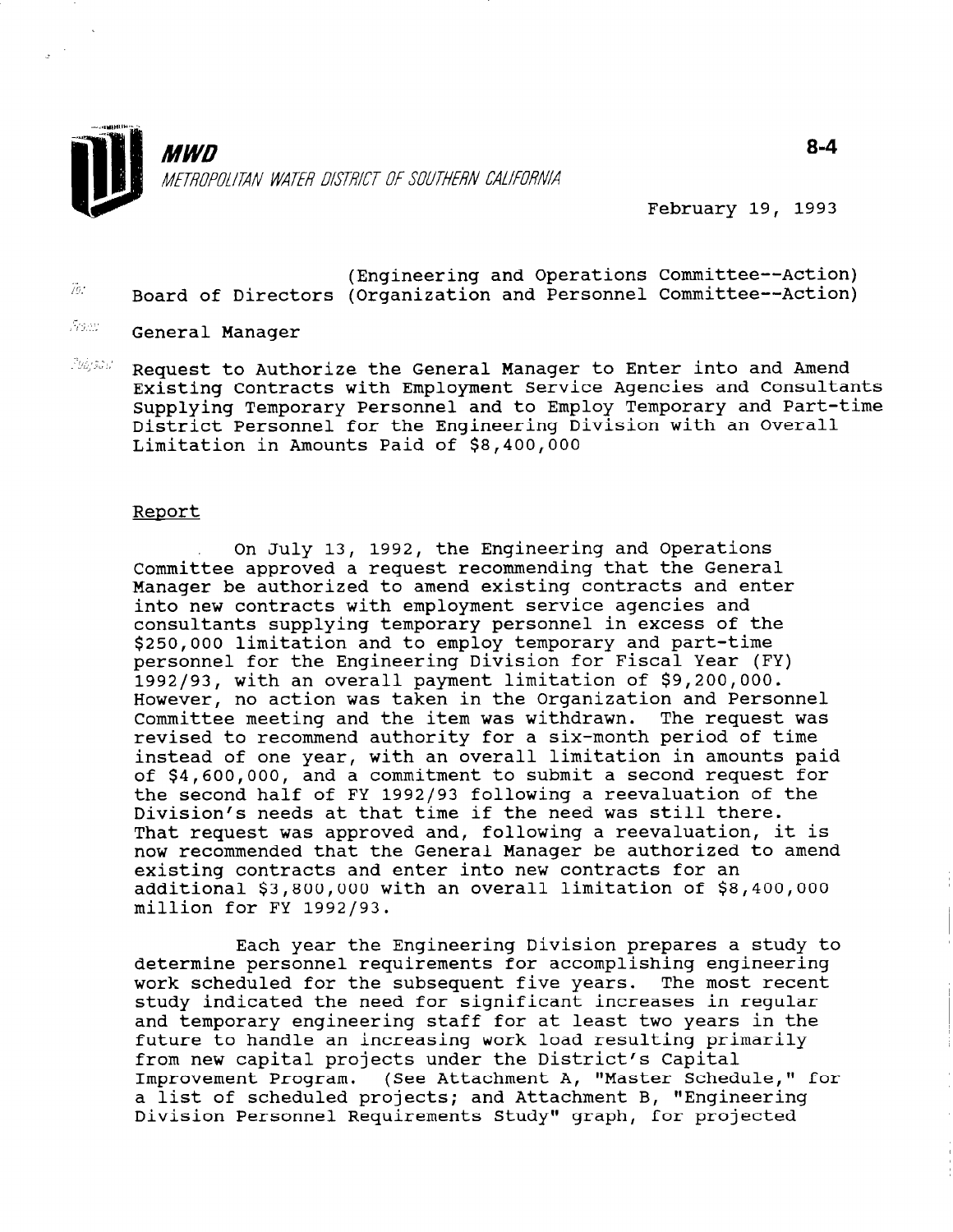Board of Directors -2- February 19, 1993

personnel requirements.) The use of agency, consultant, and District temporary and part-time employees will afford needed flexibility in obtaining extra engineering help and in matching job skills to diverse engineering work requirements. Also, the use of such personnel will avoid being overstaffed at the end of the current expansion program.

The Engineering Division proposes to amend existing contracts and enter into new contracts with various employment service agencies and consultants who supply personnel supervised and directed by District staff, and to employ additional temporary and part-time District personnel, with an overall limitation in amounts paid of \$8,400,000 for the entire FY 1992/93. The need for this amount was determined through a careful reevaluation of temporary and part-time employee requirements for FY 1992/93. The reevaluation determined that the original authorized amount of \$4,600,000 was sufficient in meeting the Division's requirements through mid-February 1993. However, an additional \$3,800,000, for a total of \$8,400,000, is requested to meet the Division's needs for the remainder of FY 1992/93.

Some of the new or amended contracts will be payable in overall amounts exceeding the General Manager's \$250,000 limitation under Administrative Code Section 8117. However, seeking Board approval for each new or amended contract over \$250,000 would prove to be an inefficient use of both Board and staff time and could result in some delay of capital projects. The employment of temporary and part-time District personnel is in addition to the Board approved, District-wide personnel limit for FY 1992/93. The original \$9,200,000 amount is included in the approved FY 1992/93 Engineering Budget.

Section 8103(i) of the Administrative Code eliminates the need to bid professional services contracts such as those which have been or will be set up for the purposes explained in this letter. However, in cases where bidding of these contracts is feasible and appears to be advantageous to the Engineering Division, this process will be used.

The employment service agencies and consultants providing temporary personnel currently being used and services they provide are listed on Attachment C. Nine of the 26 firms listed (35%) are either women- or minority-owned. Affirmative action plans are required of all agencies with which the action plans are required of all agencies with which the District contracts for temporary and part-time engineering<br>staff.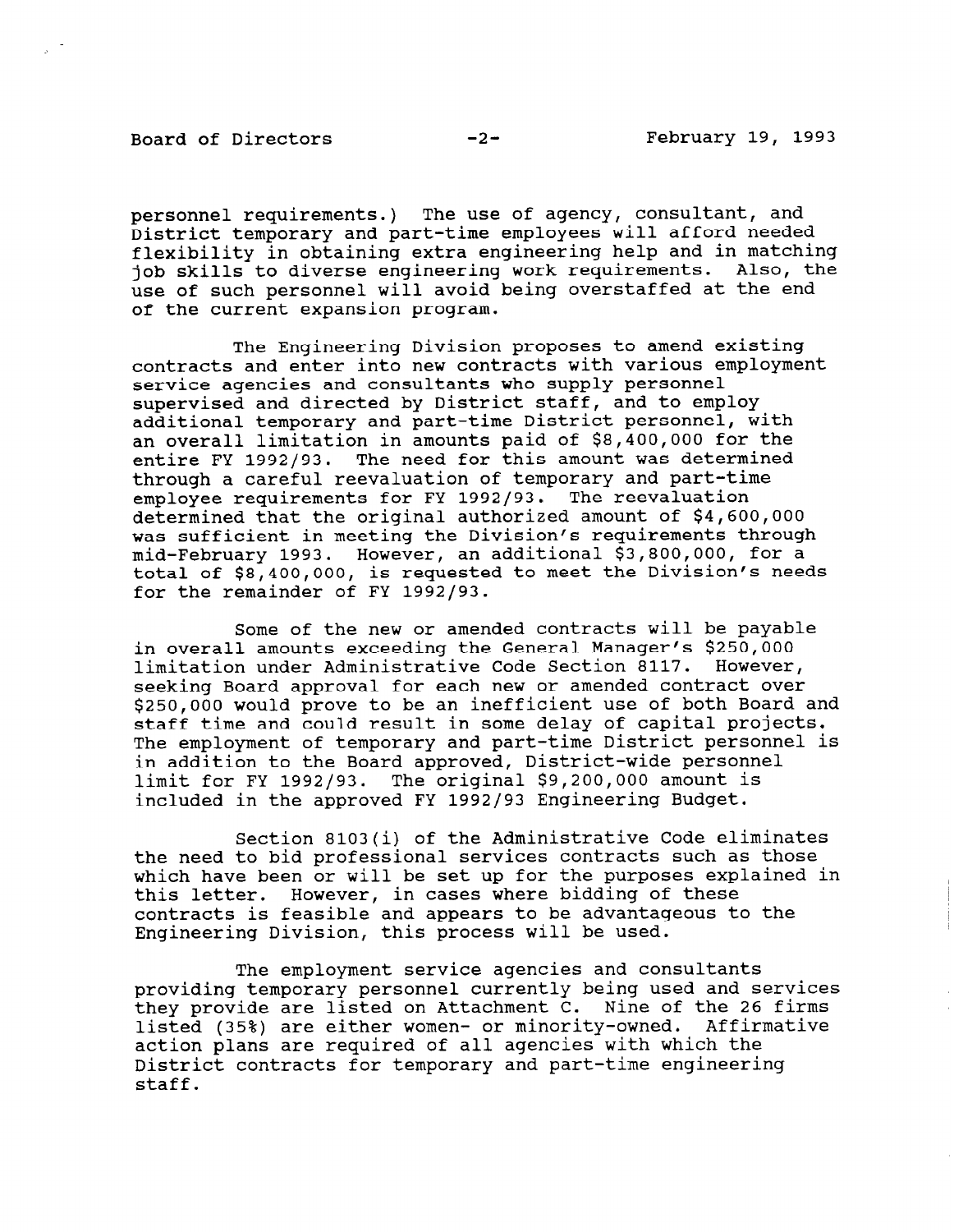Board of Directors -3- February 19, 1993

The activities for renewing or setting up new temporary and part-time employment contracts for the Engineering Division will continue to be reported to your Board quarterly.

This action is exempt from the provisions of the California Environmental Quality Act because it can be seen with certainty that there is no possibility that the proposed action could have a significant effect on the environment.

# Board Committee Assignments

This letter is referred for action to:

The Engineering and Operations Committee because of its jurisdiction over the initiation, scheduling, contracting, and performance of construction programs, pursuant to Administrative Code Section 2431(b); and

The Organization and Personnel Committee because of its jurisdiction over the terms and conditions of employment of all consultants, advisors, and special counsel, pursuant to Administrative Code Section 2471(g).

### Recommendation

# ENGINEERING AND OPERATIONS AND ORGANIZATION AND PERSONNEL COMMITTEES FOR ACTION.

It is recommended that the General Manager be authorized to amend existing contracts and enter into new contracts with employment service agencies and consultants supplying temporary personnel in excess of the \$250,000 limitation and to employ temporary and part-time personnel for the Engineering Division in addition to the Board-approved, District-wide personnel limit for Fiscal Year 1992/93, with an overall limitation in amounts paid of \$8,400,000 for the entire Fiscal Year 1992/93, substantially in accordance with the terms outlined in this letter, and in form approved by the General Counsel.

rouflay

 $SPM/SLS: r$ 

Attachments (3)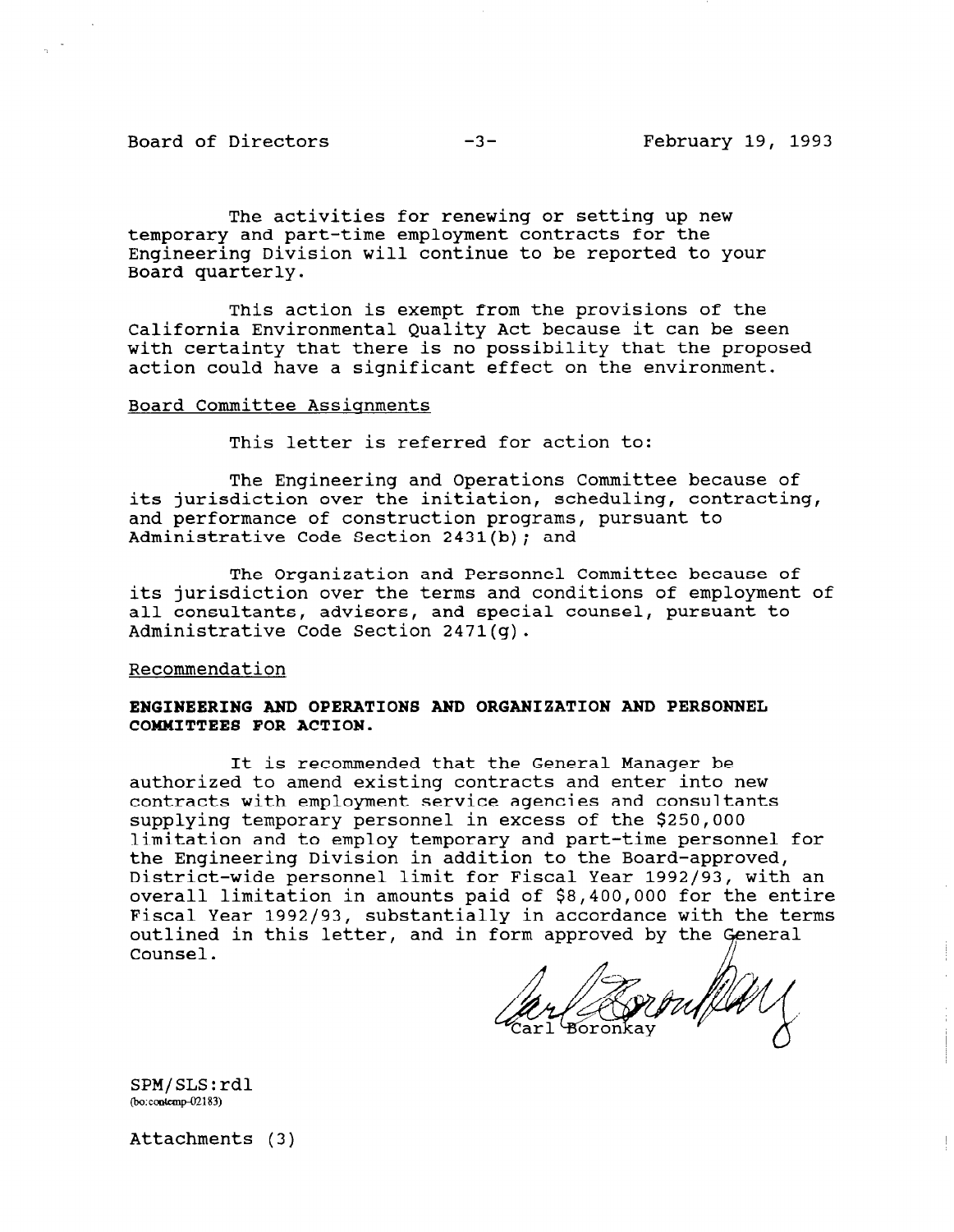Board of Directors -4- February 19, 1993

 $\frac{1}{2}$  .

- bee: C. Boronkay M. W. Hondorp R. W. Balcerzak D. L. Georges F. W. Horne A. E. Baker K. L. Tachiki G. M. Snyder D. L. Adams (3) G. D. Leddy (2) N. G. Tayl  $D. C. Man$  (3) J. W. Malinowski (7) E. G. Means M. D. Beuhler R. E. Kennedy (3) T. H. Quinn E. J. Alva T. A. Drescher G. F. Ivey R. L. so1tz K. E. Dorff
- L. W. Lindhout G. J. Hazel L. L. Treadway L. H. Becker R. W. Schempp s. c. Green D. I. Furukawa L. P. Gallagher K. M. Kunysz R. E. Corley, Jr. R. P. Will General Records R. W. Hurd M. L. Sien K. L. Wattier J. P. Kelley A. Hassani L. T. Fillenwarth S. M. DuBois S. L. Shaffer (4)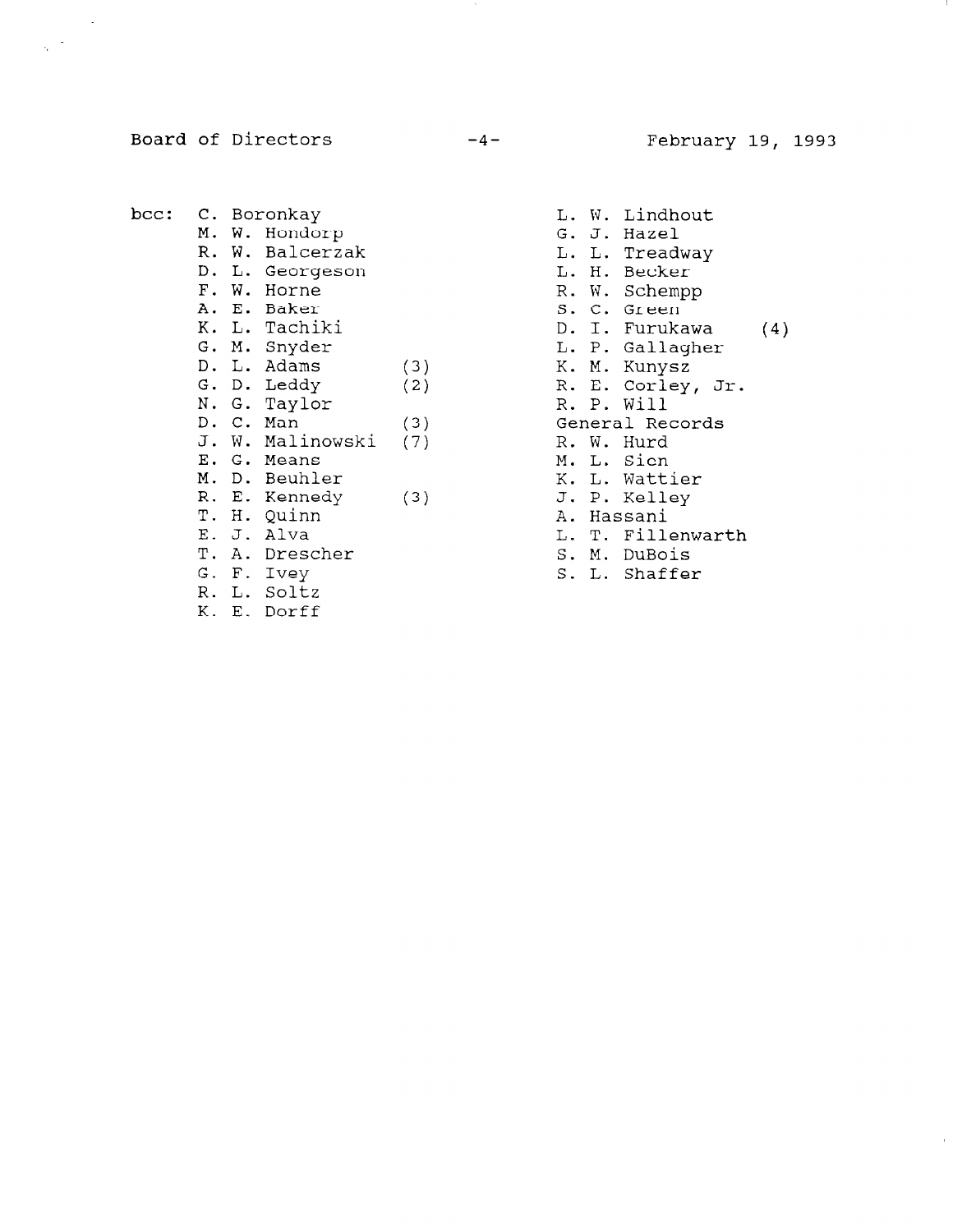|                                                                                |                        |                     |         |                         | <b>MASTER SCHEDULE</b> |                 |               |                |                                                   |      |      |
|--------------------------------------------------------------------------------|------------------------|---------------------|---------|-------------------------|------------------------|-----------------|---------------|----------------|---------------------------------------------------|------|------|
| Ю<br><b>PROJECT</b>                                                            | 1991                   | 1992                | 1983    | 1994                    | 1995                   | $1 - 1906$      | 1997          |                | 1990                                              | 1800 | 2000 |
| 1 CIGIDATION DEMONSTRATION PROJECT<br>2 ETIWANDA CONTROL FACILITY              |                        |                     |         |                         |                        |                 |               | ٠              | ÷.                                                |      |      |
| <b>3 JENSEN F.P. SITE PREPARATION</b>                                          |                        |                     |         |                         |                        |                 |               |                | <b>LEGEND</b>                                     |      |      |
| HYDRO PLANTS - VIBRATION MONITORS<br>٠                                         | ,,,,,,,,,,,,           |                     |         |                         |                        |                 |               |                |                                                   |      |      |
| <b>5 SERVICE CONNECTION LA-36</b>                                              |                        |                     |         |                         |                        |                 | ستنتظ         |                | ADVERTISE THROUGH N.T.P.<br>CONSTRUCTION CONTRACT |      |      |
| 6 JENSEN F.P. - EXPANSION NO. 1                                                |                        |                     |         |                         |                        |                 | $\alpha x$    |                | CONSTRUCTION BY M.W.D.                            |      |      |
| 7 WIR QUALITY LAB - VENT HOOD MODIF.                                           | ***********            |                     |         |                         |                        |                 | $\sim$        |                | DESIGN BY OTHERS<br>FINAL DESIGN BY M.W.D.        |      |      |
| MILLS F.P. - ADMIN. BLOG. EXP.<br><b>9 LA VERNE FACIL - SEISMIC UPGRADE</b>    | *********              | <b><i>Kimma</i></b> |         |                         |                        |                 | $\alpha a$    |                | PFELIMINARY DESIGN<br>PROCURE MATERIALS           |      |      |
| 10 SKINNER F.P. - EMERG. GENERATOR                                             |                        | <b>XXXXXXX</b>      |         |                         |                        |                 | <b>DATE</b>   |                | STUDY BY MW.D.                                    |      |      |
|                                                                                |                        |                     |         |                         |                        |                 | 22.23         | <b>TESTING</b> | STUDY BY OTHERS                                   |      |      |
| 11 LAKE MATHEWS - SECURITY SYSTEM<br>12 REPLACE AREA CONTROL SYSTEMS           |                        |                     |         |                         |                        |                 | <i>cccc</i> a |                | ELAPSED TIME                                      |      |      |
| 13 L.A. HQ - FIRE PROTECTION SYSTEM                                            |                        | aan                 |         |                         |                        |                 |               |                |                                                   |      |      |
| 14 L.A. HQ - REPLACE SUN SCREENS                                               |                        |                     |         |                         |                        |                 |               |                |                                                   |      |      |
| 15 GARYEY RESERVOIR MOONFICATIONS                                              |                        |                     |         |                         |                        |                 |               |                |                                                   |      |      |
| 18 ALL FACIL - DISCHARGE PERMITTING                                            |                        |                     | UTTEK S |                         |                        |                 |               |                |                                                   |      |      |
| 17 ALL P.P. - PUMP BLDG, SEISMIC MOD                                           |                        |                     |         |                         |                        |                 |               |                |                                                   |      |      |
| 18 RIO HONDO P.C.S. - REPLACE BLDG<br>10 E.O.C.F. NO. 2 - CATHODIC PROTECT.    |                        |                     |         |                         |                        |                 |               |                |                                                   |      |      |
| 20 ETIWANDA POWER PLANT                                                        |                        |                     |         |                         |                        |                 |               |                | ÷.                                                |      |      |
|                                                                                |                        |                     |         |                         |                        |                 |               |                |                                                   |      |      |
| 21 MILLS F.P. - SITE PREPARATION<br>22 ALL P.P. - WTR BYS. IMPROVEMNT          | <b>Andrew Contract</b> |                     |         |                         |                        |                 |               |                |                                                   |      |      |
| 23 SKINNER F.P. LANDFILL                                                       |                        |                     |         |                         |                        |                 |               |                |                                                   |      |      |
| 24 WATER QUALITY LAB EXPANSION                                                 |                        | $\blacksquare$      |         |                         |                        |                 |               |                |                                                   |      |      |
| 36 CHLORINE RELEASE CONTAINMENT                                                | <b>MARANT</b> I        |                     |         |                         |                        |                 |               |                |                                                   |      |      |
| 26 SAN JACINTO TUNNEL - SEISMIC MOO.                                           |                        | <b>FOR THE R</b>    |         |                         |                        |                 |               |                |                                                   |      |      |
| 27 WEYMOUTH & DIEMER EMERG, GEN.                                               | <b>EXECUTIVE</b>       |                     |         |                         |                        |                 |               |                |                                                   |      |      |
| 28 ALL P.P. - DISCHARGE PIPER BEISMIC<br>29 JENSEN F.P. - REPLACE FILTER MEDIA |                        |                     |         |                         |                        |                 |               |                |                                                   |      |      |
| 30 MILLS F.P. - EXP. NO. 2                                                     |                        | .                   |         |                         |                        |                 |               |                |                                                   |      |      |
|                                                                                |                        |                     |         |                         |                        |                 |               |                |                                                   |      |      |
| 21 OPERATIONS CONTROL CENTER<br>32 LA VERNE - MORTAR LINING FACILITY           |                        |                     | 233333  |                         |                        |                 |               |                |                                                   |      |      |
| 33 MILLS F.P. - LANDFILL                                                       |                        | ↸                   |         |                         |                        |                 |               |                |                                                   |      |      |
| 34 LA VERNE - OFFICE AND WAREHOUSE                                             | <b>PERSONAL</b>        |                     |         |                         |                        |                 |               |                |                                                   |      |      |
| 36 WEYNOUTH F.P. - REPLACE PAYING                                              |                        |                     |         |                         |                        |                 |               |                |                                                   |      |      |
| 36 LA VERNE - UTILITY SHOP BLDG.                                               |                        |                     |         |                         |                        |                 |               |                |                                                   |      |      |
| 37 SAN JOAQUIN RES. IMPROVEMENTS<br>30 INTERCONNECTION LAKEVIEW PIPELINE       |                        |                     |         |                         |                        |                 |               |                |                                                   |      |      |
| 39 INLAND FEEDER REACH 1                                                       |                        |                     |         |                         |                        |                 |               |                |                                                   |      |      |
| 40 LAKE MATHEWS BYPASS                                                         | فتقع                   |                     |         |                         |                        |                 |               |                |                                                   |      |      |
| 41 ALL F.P. - OZONE EQUIPMENT                                                  |                        |                     |         |                         |                        |                 |               |                |                                                   |      |      |
| 42 DESALINATION PILOT PLANT                                                    | $\overline{1111}$      |                     | 66666   |                         |                        |                 |               |                |                                                   |      |      |
| 43 INLAND FEEDER - REACH 2<br>44 LAKE PERRIS PUMPBACK EXP, NO. 3               |                        |                     |         |                         |                        |                 |               |                |                                                   |      |      |
| 45 S. D. CANAL RELOC. - EASTSIDE RES.                                          |                        |                     |         |                         |                        |                 |               |                |                                                   |      |      |
|                                                                                |                        |                     |         |                         |                        |                 |               |                |                                                   |      |      |
| 46 C.P.A. TUNNEL & PIPELINE - REACH 2<br>47 INLAND FEEDER - REACH 3            |                        |                     |         |                         |                        |                 |               |                |                                                   |      |      |
| 48 SAN DIEGO PIPELINE NO. 8 - REACH 1                                          |                        |                     |         |                         |                        |                 |               |                |                                                   |      |      |
| 49 EASTSIDE RESERVOIR                                                          |                        |                     |         | <b>TOO COOL TOO TOO</b> |                        |                 |               |                |                                                   |      |      |
| 80 EASTSIDE RESERVOIR PIPELINE                                                 |                        |                     |         |                         |                        |                 |               |                |                                                   |      |      |
| 81 INLAND FEEDER - REACH 4                                                     |                        |                     |         | ******                  |                        |                 |               |                |                                                   |      |      |
| 52 C.P.A. TUNNEL & PIPELINE - REACH 3<br>63 SAN DIEGO PIPELINE NO. 8 - REACH 2 |                        |                     |         |                         |                        |                 |               |                |                                                   |      |      |
| 54 MILLS F.P. - OZONATION RETROFIT                                             |                        |                     |         |                         |                        | <b>XXXXXXXX</b> |               |                |                                                   |      |      |
| 56 SKINNER F.P. - OZONATION RETROFIT                                           |                        |                     |         |                         |                        |                 | 222222222     |                |                                                   |      |      |
| 56 CENTRAL POOL AUGMENTATION F.P.                                              |                        |                     |         |                         | ,,,,,,,,,              |                 |               |                |                                                   |      |      |
| 57 DIEMER F.P. - OZONATION RETROFIT                                            |                        |                     |         |                         |                        |                 |               |                |                                                   |      |      |
| 50 C.P.A. TUNNEL & PIPELINE - REACH 1                                          |                        |                     |         |                         |                        |                 |               |                |                                                   |      |      |
| 59 JENSEN F.P. - OZONATION RETROFIT                                            |                        |                     |         |                         |                        |                 |               |                | <b>MAMMAN</b>                                     |      |      |
| 80 WEYMOUTH F.P. - OZONATION RETRO.                                            |                        |                     |         |                         |                        | $\mathbf{r}$    |               | مستوا          |                                                   |      |      |
| 61 PERRIS FILTRATION PLANT                                                     |                        |                     |         |                         |                        |                 |               |                |                                                   |      |      |
|                                                                                |                        |                     |         |                         |                        |                 |               |                | $\overline{ATLLA}$                                |      |      |
|                                                                                |                        |                     |         |                         |                        |                 |               |                |                                                   |      |      |
|                                                                                |                        |                     |         |                         |                        |                 |               |                |                                                   |      |      |
| NO.<br><b>PROJECT</b>                                                          | 1991                   | 1992                | 1993    | 1994                    | 1996                   | 1996            |               | 1997           | 1998                                              | 1999 | 2000 |
|                                                                                |                        |                     |         |                         |                        |                 |               |                |                                                   |      |      |

 $\mathbb{R}^2$ 

i.

 $\frac{1}{2}$ 

 $\ddot{\phantom{0}}$ 

Ć,

 $\frac{1}{2}$ 

 $\frac{1}{4}$ Ŷ,

 $\begin{array}{c} 1 \\ 1 \\ 1 \end{array}$ 

The company of

 $\begin{array}{c} \frac{1}{2} \\ \frac{1}{2} \end{array}$  $\ddot{\phantom{1}}$  $\frac{1}{2}$ 

 $\ddot{\phantom{0}}$ 

Exhibit A

 $\begin{array}{c} \bullet \\ \bullet \\ \bullet \end{array}$ 

计可变 计生态

 $\bar{\mathcal{A}}$ 

þ,

 $\mathbf{r}$ 

 $\cdot \cdot$ 

i.<br>S

 $\lambda$ 

 $\frac{1}{\sqrt{2}}$ 

į

The contract of the contract of the contract of the contract of the contract of the contract of the contract of the contract of the contract of the contract of the contract of the contract of the contract of the contract

 $\frac{1}{2}$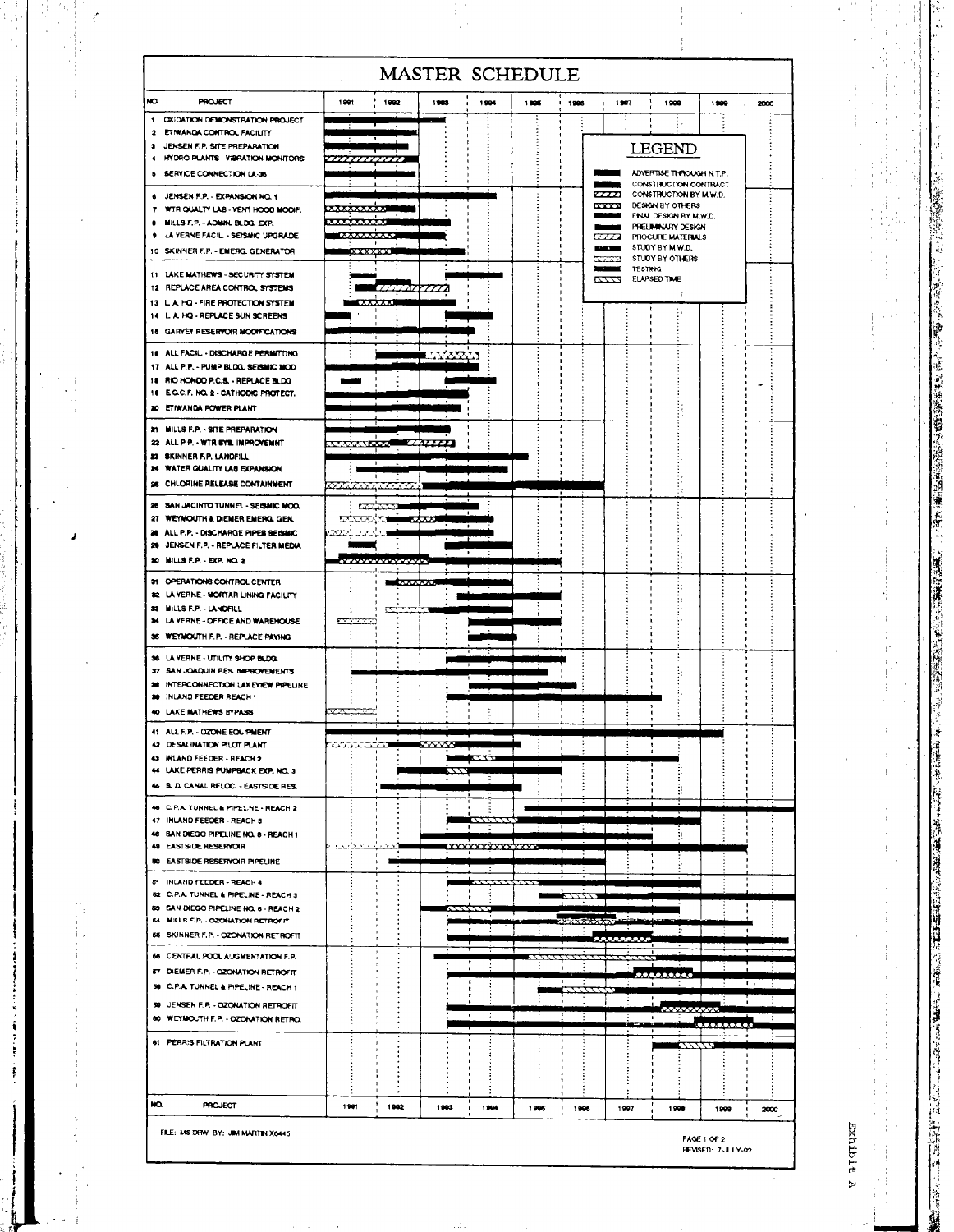|                                                                                                                                                                                                             | <b>MASTER SCHEDULE</b>   |                                 |                                                                                                                                                                                                 |                   |                                       |      |  |  |
|-------------------------------------------------------------------------------------------------------------------------------------------------------------------------------------------------------------|--------------------------|---------------------------------|-------------------------------------------------------------------------------------------------------------------------------------------------------------------------------------------------|-------------------|---------------------------------------|------|--|--|
| NO.<br><b>PROJECT</b>                                                                                                                                                                                       | 1991<br>1992             | 1903<br>1904                    | 1996                                                                                                                                                                                            | 1997<br>1996      | 1908                                  | 1999 |  |  |
| 62 LAKE MATHEWS - SEWER CONNECTION<br>63 ALL P.P. - HYPOCHLORINATION SYS.<br>64 ALL P.P. - REPLACE TEMP. SENSORS<br>66 W. COAST FDR - CATH. PROTECT.<br>66 LOWER FDR - CATHODIC PROTECT.                    | وجاسه<br>,,,,,,,,,,,,,,, |                                 |                                                                                                                                                                                                 |                   | LEGEND<br>ADVERTISE THROUGH N.T.P.    |      |  |  |
| 67 MIDDLE FDR - CATHODIC PROTECTION<br>60 SEPULYEDA CYN. C.S. - CHLORINE SYS.<br>89 P.V. FDR - P.R.S. - VALVE REHABL<br>70 LAKE SKINNER BYPASS PIPE - SCREEN<br>71 SAN JOACUIN RES. - SERVICE WATER         |                          |                                 | CONSTRUCTION CONTRACT<br>CONSTRUCTION BY M.W.D.<br>DESIGN BY OTHERS<br>5555<br>FINAL DESIGN BY M.W.D.<br>PRELIMINARY DESIGN<br>PROCURE MATERIALS<br>677.A<br>STUDY BY M.W.D.<br>STUDY BY OTHERS |                   |                                       |      |  |  |
| 72 RIALTO PIPELINE - DWR CONNECT<br>73 DISTR. SYS. - METER REPLACEMENT<br>74 LAKE SKINNER - OUTLET CHLORINATION<br>76 P.V. RES. - REPLACE GATE VALVE<br>78 DISTR. SYS. ELECTROLYSIS MON.                    |                          | 7777                            |                                                                                                                                                                                                 | - - - - - - - -   | <b>TESTING</b><br><b>ELAPSED TIME</b> |      |  |  |
| 77 DIEMER F.P. - MODIFICATIONS<br>79 OLINDA P.C.S. - MODIFICATIONS<br>79 RALTO PIPELINE - CATHODIC PROTECT.<br>80 WEYMOUTH, DIEMER, AND SKINNER F.P.<br>- FERRIC CHLORIDE RETROFIT                          |                          |                                 |                                                                                                                                                                                                 |                   |                                       |      |  |  |
| <b>01 DIEMER F.P. - CHEMICAL FEED RELOC.</b><br><b>82 WEYMOUTH F.P. - W.W.R.P. ENLARGE.</b><br>83 WEYNOUTH F.P. - MODIFICATIONS<br>DIEMER F.P. - W.W.R.P. ENLARGE<br>06 ALL F.P. - CHEMICAL SPILL CONTAIN.  | <u> TITLE</u>            | <b>ZYZZA</b>                    |                                                                                                                                                                                                 |                   |                                       |      |  |  |
| <b>88 ALL F.P. - CHLORINE/AMMONIA</b><br>#7 F.P. & DISTR. SYS. - BACKFLOW<br>PREVENTION ASSEMBLIES<br>80 CHLORINE UNLOADING FACILITY -<br>DECHLORINATION UNIT STUDY                                         |                          | 777777777<br>,,,,,              |                                                                                                                                                                                                 |                   |                                       |      |  |  |
| 89 JENSEN F.P. - EFFLUENT FLOW CONTROL<br>90 JENSEN F.P. - RETROFT EXISTING RES.<br>JENSEN F.P. - RES. NO. 2 BAFFLES COVER<br>91<br>92 DESALINATION 50-MGD PLANT, PIPE<br>93 LAKE MATHEWS EMERG. DEWATERING | æ                        | ana a                           |                                                                                                                                                                                                 | <b>START OF A</b> |                                       |      |  |  |
| 94 LAKE MATHEWS BYPASS<br>95 C.R.A. - BLOWOFF STRUCT, MODIF.<br>96 LAKE MATHEWS - EXPAND WAREHSE<br>97 LAKEVIEW PIPELINE - AIR STACK                                                                        |                          |                                 | ∞<br>متعاشقا                                                                                                                                                                                    |                   |                                       |      |  |  |
| 98 WESTSIDE CONVEYANCE<br>99 LOWER FDR - AIR RELEASE STRUCT.<br>100 LAKE SKINNER - OUTLET METER<br>101 LAKE SKINNER - CHEM. STRG BLOG.<br>102 DIEMER F.P. - RELOCATE FRONT<br>GATE, LIGHTING, & SECURITY    |                          | $\mathbf{\varpi}$<br>222<br>774 |                                                                                                                                                                                                 |                   | ÷                                     |      |  |  |
| 103 SKINNER F.P. - RELOCATE FRONT<br>GATE, LIGHTING & SECURITY<br>104 LAKE MATHEWS & TEMESCAL P.P.<br>- INSTALL 34.6 KV BREAKERS                                                                            |                          | $\bullet$                       | <b>IRICO</b>                                                                                                                                                                                    |                   |                                       |      |  |  |
| 105 LAVERNE FAC. - AUTO & UTILITY<br>SHOP BUILDINGS - SEISMIC UPGRADE<br>106 LOS ANGELES HQ - SEISMIC UPGRADE<br>107 SOTO STREET OPERATIONS AND<br><b>MAINTENANCE CENTER REPLACEMENT</b>                    | 522223223                | Г.                              | <b>WWW.</b>                                                                                                                                                                                     |                   |                                       |      |  |  |
| 108 INLAND FEEDER AREA STUDY<br>100 WEYMOUTH LAKE MATHEWS AREA STOY<br>110 C.P.A. & W.Q. PROJ. STUDY<br>111 FOOTHILL AREA STUDY<br>112 S. RYERSIDE SAN DIEGO AREA STUDY                                     | $\mathbf{v}$             | الكاترة                         |                                                                                                                                                                                                 |                   | $\ddot{\phantom{a}}$                  |      |  |  |
| 113 WEST VALLEY AREA STUDY<br>114 PERRIS SAN JACINTO AREA STUDY                                                                                                                                             | em p                     |                                 |                                                                                                                                                                                                 |                   |                                       |      |  |  |
| NO.<br><b>PROJECT</b>                                                                                                                                                                                       | 1991<br>1992             | 1993<br>1904                    | 1995                                                                                                                                                                                            | 1998<br>1907      | 1908                                  | 1909 |  |  |

**Contract of the Contract of the Contract of the Contract of the Contract of the Contract of the Contract of the Contract of the Contract of the Contract of the Contract of the Contract of The Contract of The Contract of T** 

**West States** 

 $\mathcal{L}^{\mathcal{L}}$ 

的。""我们,你们的,你们的,你们也不能会在我们的,我们也不能会在我们的,我们也不能会在这里,我们也不能会在这里,我们的,我们也不能会在这里,我们的,我们也不能会在这里,我们也不能会在这里,我们,我们

 $\frac{1}{2}$ 

 $\frac{1}{2}$ 

 $\frac{1}{2}$ 

 $\frac{1}{2}$ 

 $\begin{bmatrix} 1 & 0 & 0 \\ 0 & 0 & 0 \\ 0 & 0 & 0 \\ 0 & 0 & 0 \\ 0 & 0 & 0 \\ 0 & 0 & 0 \\ 0 & 0 & 0 \\ 0 & 0 & 0 \\ 0 & 0 & 0 & 0 \\ 0 & 0 & 0 & 0 \\ 0 & 0 & 0 & 0 \\ 0 & 0 & 0 & 0 \\ 0 & 0 & 0 & 0 & 0 \\ 0 & 0 & 0 & 0 & 0 \\ 0 & 0 & 0 & 0 & 0 \\ 0 & 0 & 0 & 0 & 0 & 0 \\ 0 & 0 & 0 & 0 & 0 & 0 \\ 0 & 0 & 0 & 0 &$ 

 $\frac{1}{2}$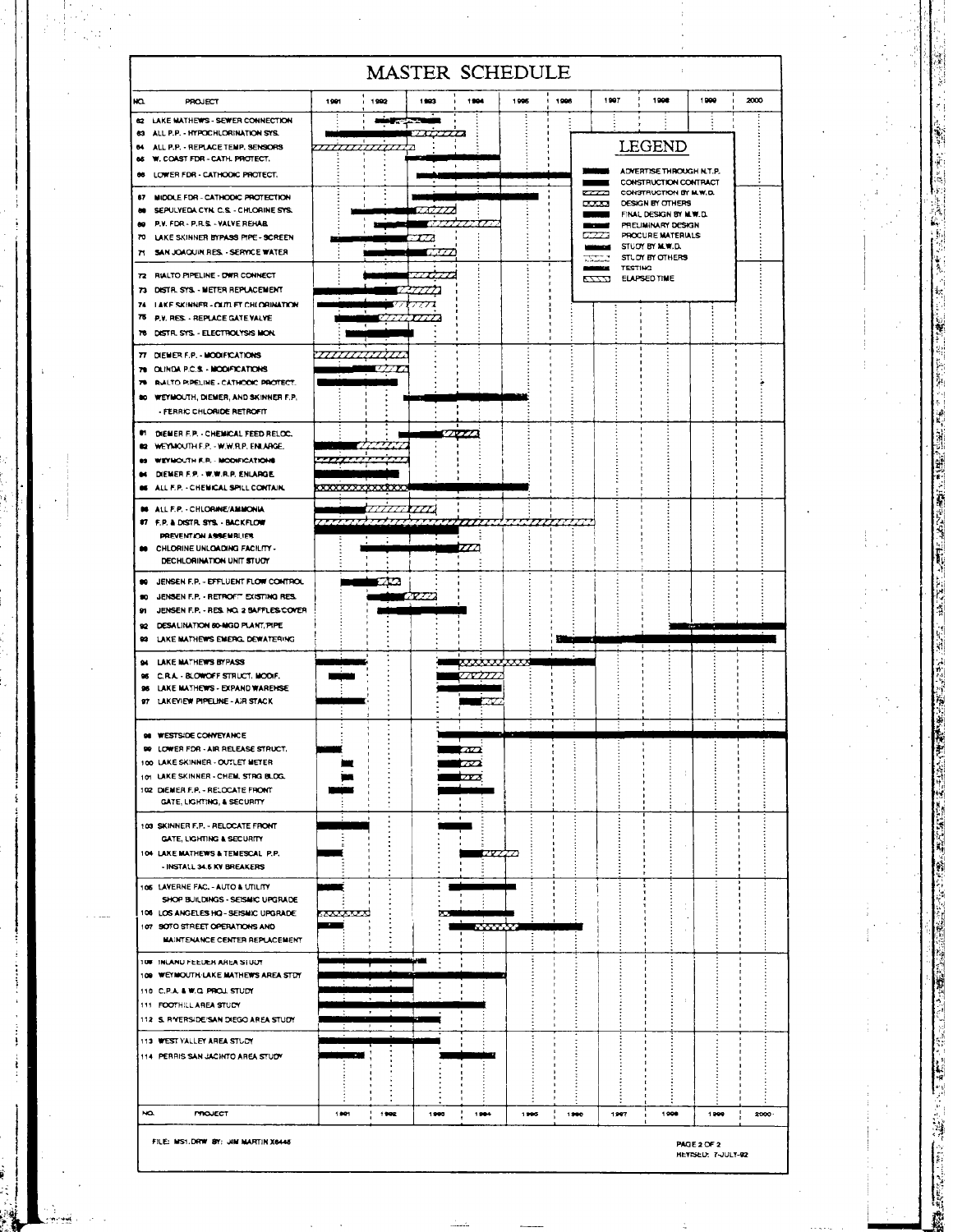

 $\overline{\omega}$ 

 $I - 1$